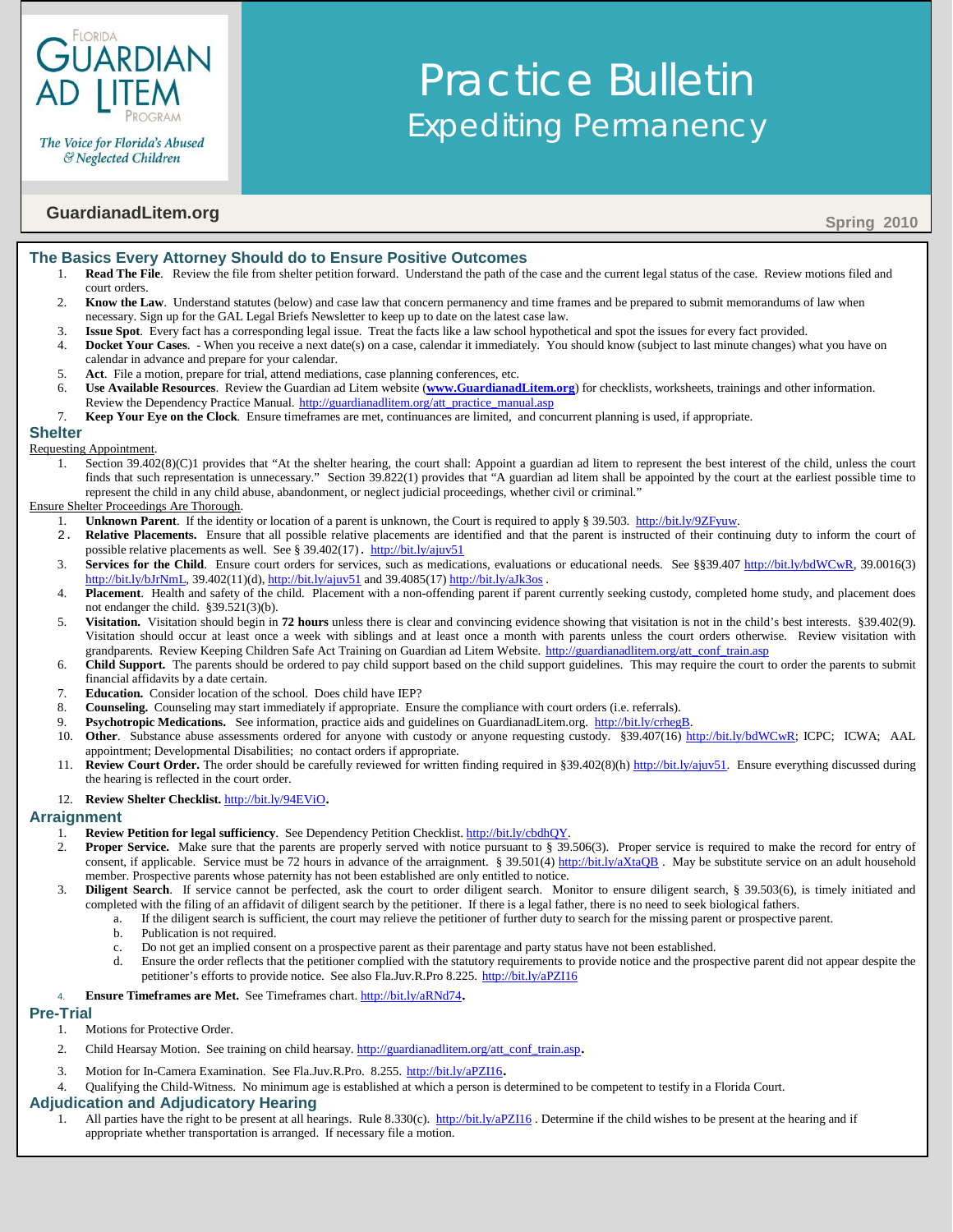- 2. **GAL Attorney Standards of Practice** require prepared, informed, and zealous advocacy.
- 3. **Continuances**. The court is required to limit continuances to the amount necessary to preserve the child's best interests or the rights of a party. Section 39.0136(3) <http://bit.ly/d6zWBR> , limits the cumulative days permitted for continuances by ALL parties to 60 days within any 12-month period.
- 4. **Relative Caregiver Funds**. Monies will not go into effect until the child has been adjudicated dependent. Review GuardianadLitem.org for trainings and Resources by Topic section on Subsidies available at:
	- [http://guardianadlitem.org/resources\\_adoptions\\_quick\\_reference.asp](http://guardianadlitem.org/resources_adoptions_quick_reference.asp)
	- b. [http://guardianadlitem.org/ConferencesandTrainingArchive2007.asp.](http://guardianadlitem.org/ConferencesandTrainingArchive2007.asp)
- 5. **Trial Skills.** Review training on Evidence, Practice Manual: Trial Advocacy and Common Objection checklists.
	- [http://guardianadlitem.org/att\\_practice\\_manual.asp#.](http://guardianadlitem.org/att_practice_manual.asp)
- 6. **Nexus**.
	- a. Review training on Nexus.<http://guardianadlitem.org/ConferencesandTrainingArchive2007.asp>
	- b. Read the Practice Bulletin on Nexus[. http://guardianadlitem.org/documents/NexusPracticeBulletinSummer2009.pdf.](http://guardianadlitem.org/documents/NexusPracticeBulletinSummer2009.pdf)

#### **Disposition**

The purpose of the disposition is for the court to determine what needs to be done by the parent, department and or the child to ensure the safety of the child and to move the parties toward the stated goal of the case plan.

- 1. **Pre-Disposition Study.** Prepared by the department and furnished to the parties 72 hours prior to the hearing. §39.521(1)(a**).**
- 2. **GAL Disposition Report.** Prepared by the GAL in consultation with the case coordinator and program attorney. Furnished to the parties 72 hours before the hearing.
- 3. **Placement.** The court will make determinations as to placement home studies must be completed.
- 4. **Identification of Relatives.** The parents have a continuing obligation to identify possible relative placements.
- 5. **Visitation**. Parents, siblings, and grandparents.
	- a. Keeping Children Safe Act. § 39.0139. See Keeping Children Safe Act trainin[g http://guardianadlitem.org/att\\_conf\\_train.asp,](http://guardianadlitem.org/att_conf_train.asp) and Practice Manual [http://guardianadlitem.org/att\\_practice\\_manual.asp.](http://guardianadlitem.org/att_practice_manual.asp)

### **Case Plan**

- 1. Regularly attend staffings and case plan meetings.
- 
- 2. Ensure that all needed services for the child are in the case plan.<br>3. Ensure that all required services for the parent(s) are in the case Ensure that all required services for the parent(s) are in the case plan.
- 4. Look for creative tasks that truly address barriers to reunification.
	- a. Ensure that an incarcerated parent has a meaningful case plan and that the parent is personally served with that case plan.
- 5. Has anything new arisen that was not previously considered in developing the case plan?
- 6. AMEND CASE PLAN as necessary. There may be changes in information or circumstances as the case progresses. Section 39.6013(2) permits amendment of the case plan "at any time." Move to amend the case plan. *It is not sufficient to simply have the court issue an order requiring the service. The case plan must be amended to require the service.*
	- a. Make sure that the order amending the case plan also requires the agency to produce an amended (new) case plan within 30 days of the ruling. If the task is in a court order and not in the case plan, failure to comply with the court ordered task does show failure to comply with the case plan.
	- b. REMEMBER: The goal of the case plan can be changed "at any time." § 39.6013(2). To change the goal, look at the factors in § 39.621. If the facts change and you think the goal should change, file a motion.
- 7. Review Case Plan Checklist, and Worksheet.
	- a. Case Plan Checklist [http://guardianadlitem.org/Practice\\_Manual\\_files/PDFs/Ch7\\_CASE\\_PLAN\\_checklist.pdf](http://guardianadlitem.org/Practice_Manual_files/PDFs/Ch7_CASE_PLAN_checklist.pdf)
	- b. Case Plan Worksheet. [http://guardianadlitem.org/Practice\\_Manual\\_files/PDFs/Ch7\\_CASE\\_PLAN\\_WORKSHEET.pdf.](http://guardianadlitem.org/Practice_Manual_files/PDFs/Ch7_CASE_PLAN_WORKSHEET.pdf)

#### **Judicial Review**

- 1. **Advocacy Framework Review**. Hold an advocacy framework review prior to the Judicial Review hearing. Complete all sections and determine whether any deficiencies can be addressed in Judicial Review or should be addressed in separate motion.
- 2. **GAL Judicial Review Report.** Review the GALS Judicial Review report. Determine legal sufficiency (i.e., that the recommendations of goal, visitation and services are legally appropriate). Report should be in state approved format and include a statement to the court of the child's wishes. Report should be filed and served on the other parties and the custodians 72 hours prior to the hearing.
- 3. **Concurrent Planning.** Consider whether to ask for a finding that it is unlikely that the child will be reunified with the parent within 12 months of removal under 39.701(10)(e).
	- a. If the court finds reunification unlikely **must** begin concurrent planning at 6 month review § 39.701(9)(e).
	- i. The department must file an amended case plan with concurrent case plan tasks 10 business days after the findings of the court.
	- b. The case plan **may** be amended at **anytime** to employ concurrent planning. 39.6013(2).
- Review the JSSR. Ensure that master trust accountings are attached for any child with a master trust account. If accounting is not attached, determine if a motion to compel the filing of an accounting. Medical, mental health, educational, and pre-independent living, life-skills, and independent living records/assessments should be filed as appropriate. The court will; review permanency goal, GAL recommendations, clothing allotment, understand the child's wishes, psychotropic medication issues, referrals made for services, case plan amendments, concurrent planning, normalcy, visitation, placement – including supervised independent living, educational issues, financial issues (master trusts, PASS accounts, foster care allowances, removal of disability of non-age), developmental disabilities.
	- a. Master Trust Checklist. [http://guardianadlitem.org/Practice\\_Manual\\_files/PDFs/Ch19\\_Master\\_Trust\\_Checklist.pdf](http://guardianadlitem.org/Practice_Manual_files/PDFs/Ch19_Master_Trust_Checklist.pdf)
	- b. Master Trust Trainin[g http://guardianadlitem.org/att\\_conf\\_train.asp.](http://guardianadlitem.org/att_conf_train.asp)
- 5. **Review Case Plan Goal and Services**.
- 6. **RTC**. Children in Residential Treatment Centers should be reviewed every 90 days.
- 7. **Child's Presence at Hearing**. Determine if the child wishes to be present at the hearing and if so whether transportation is arranged.
- 8. **Notice**. Ensure notice was sent to all persons required to receive notice.
- 9. **Special Preparation for 17-Year Old Judicial Review.**

1

- a. See 17 Year Old Judicial Review Checklist http://bit.ly/cGUExP
- b. See Independent Living Section of GAL websit[e http://guardianadlitem.org/resources\\_ind\\_living\\_quick\\_reference.asp.](http://guardianadlitem.org/resources_ind_living_quick_reference.asp)

## **Permanency Hearing**

- 1. Purpose of the Permanency Hearing is to determine whether the current permanency goal for the child is appropriate or should be changed; when the child will achieve one of the permanency goals; and whether the departments has made reasonable efforts to finalize the permanency plan.
- 2. Review the GALs Judicial Review report prior to filing to determine legal sufficiency of recommended goal.
	- a. If the goal is something other than reunification or adoption, the court must make specific findings. For any goal other than reunification or adoption, the court must say why adoption is not in the child's best interest.